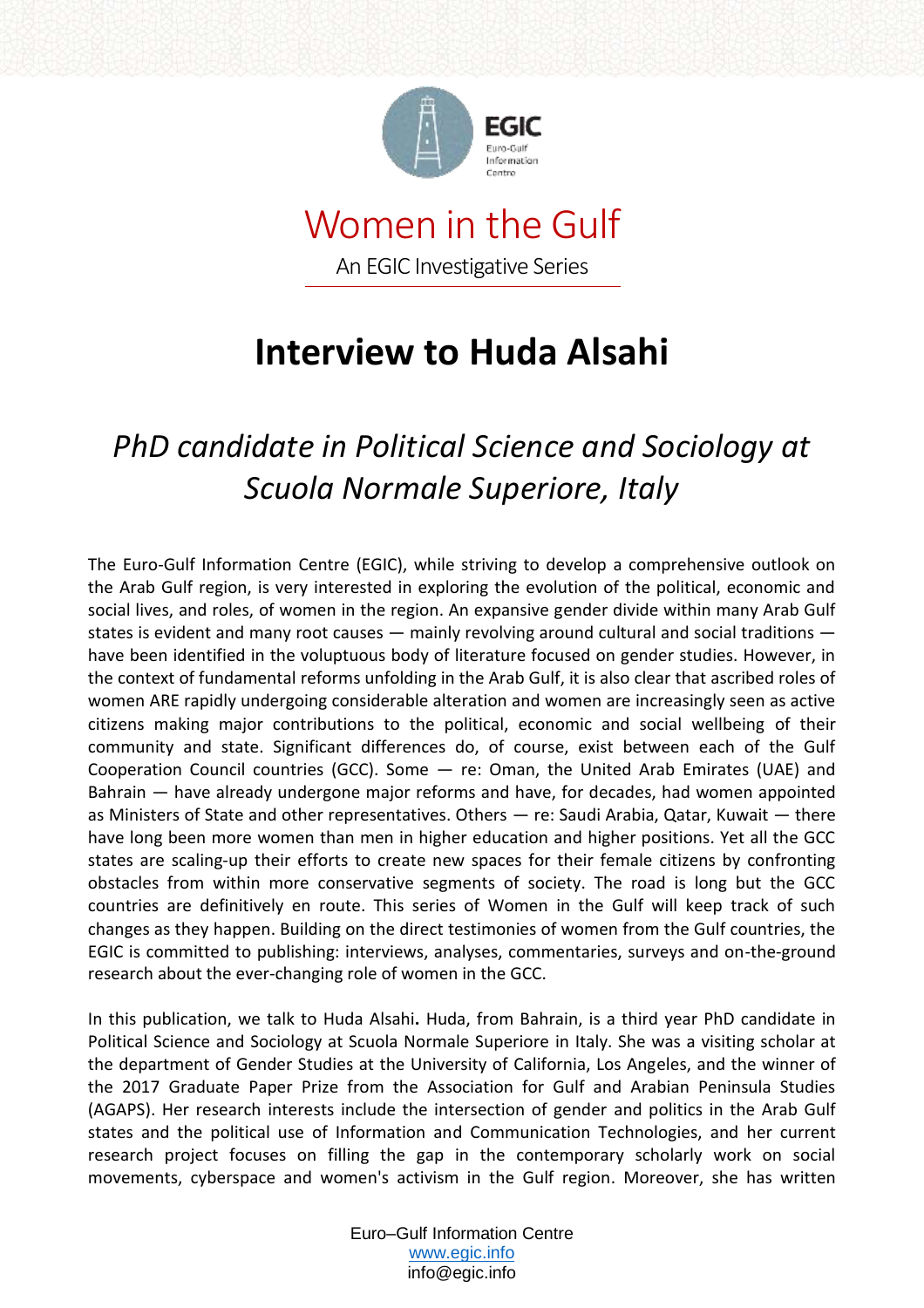several articles about the status of gender in the Arab Gulf States, and gave talks in several academic conference and events including: the American Political Science Association, ECPR, BRISMES, among others.

#### *EGIC: First of all, thank you for your availability for the EGIC project. The first question would be what made you decide to focus your research on gender issues in the Arab Gulf states?*

You are more than welcome, and I am really glad to be part of the "Women in the Gulf" series. To answer your question, I have decided to focus on gender issues in the Arab Gulf States region because I found myself to be very passionate about this topic. It was also evident to me that previous scholarly work didn't successfully uncover the cross-topic nature and socially embedded configurations of gender dynamics as a promising research opportunity.

I am deeply convinced that applying a gender-focused lens is crucial when it comes to understanding the existing generational and social dynamics that are embedded within the wider socio-cultural and political transformations that we are currently witnessing in the Gulf Cooperation Council (GCC) region, and to further comprehend how gender functions in today's society.

#### *EGIC: You have previously written about the challenge of teaching gender studies in the Gulf. Can you tell us more about that?*

The field of gender studies in the Gulf region faces many challenges such as the lack of visibility and recognition. For example, it is evidently noticeable that the degree of institutionalization of gender studies in the higher education arena in the Gulf remains relatively low, where gender studies doesn't exist as a separate department. Rather, it usually depends upon the sponsorship of a related department, which in most cases tends to be either the social sciences or the humanities department. Furthermore, among the, very few, ongoing gender/women's studies programs, it is highly unlikely, if not improbable, to find gender-specific course or subfield offerings with a critical focus. Perhaps the most telling sign of the weak institutionalization of women's and gender studies in the Universities is that the core curricula for undergraduate students has not yet been made gender-sensitive or at least not gender-biased.

Also, students are often not aware of the potential embedded within this field and how it facilitates the process of collective reflections. Instead there is an assumption, held by many, that gender studies leads to no tangible educational and employment benefits in the labour market, making it less attractive in the eyes of the students.

### *EGIC: One of the themes you have been researching concerns citizenship rights for women in the Arab Gulf; why do you think this is a crucial theme?*

The right of women to equal citizenship is guaranteed by the majority of Arab constitutions, as well as by international law. Yet, these rights are not yet fully implemented. For instance, in some countries across the Gulf region, women are still not allowed to pass their nationality to their children and/or their non-national spouses. In my research, I focus on the case of Kuwait, one of the 27 states in the world where women cannot confer nationality to their children in the same manner as men can. This is something which creates many difficulties, as women need to obtain residency or work permits for their children, and are bound to renew them regularly.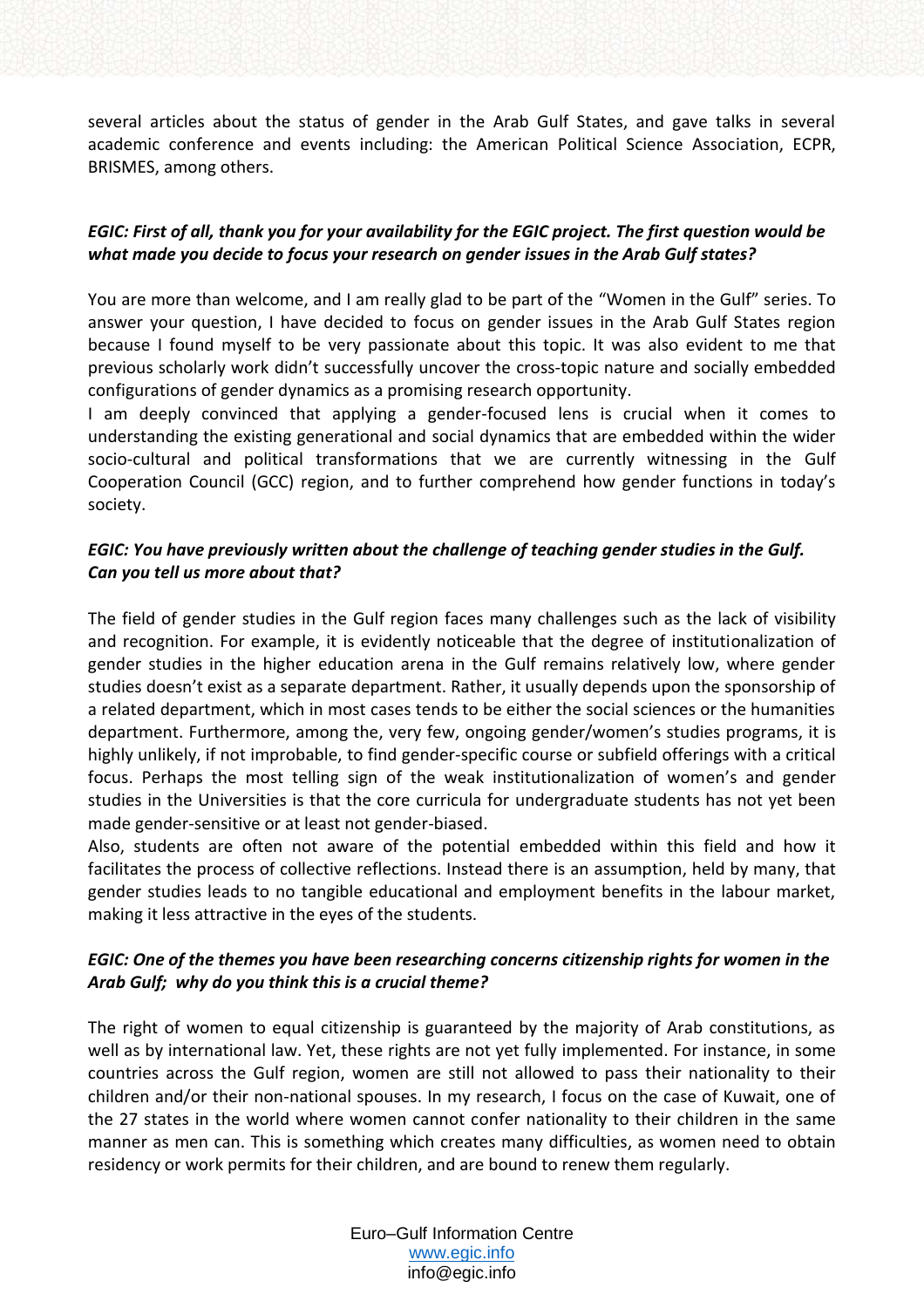Accordingly, adult children and non-Kuwaiti spouses of Kuwaiti women have no right to remain in Kuwait unless they receive valid residency permits that are issued from the state on the same basis as other expatriates seeking Kuwaiti residence. The politics underlying the policy has to do with the conception of citizenry on ethnic and tribal basis, stipulating that the identity of the state is to be linked to a particular ethnic group, that of 'original' Kuwaitis, ie. those who settled in the country prior to 1920.

Additionally, there is a key economic logic behind this exclusion: the inclusion of more inhabitants as part of the privileged citizenry is perceived with concern, given that holding citizenship in Kuwait, as in other GCC countries, entitles to welfare services such as health, education, housing, as well as employment opportunities. Therefore, more citizens may also equal a potential decrease, or deterioration, in economic privileges and financial support provided to existing citizens. This is a probable scenario, seen and feared by some Kuwaiti citizens and thus the reluctant support to reform the nationality among the population seems to be a result of the perceived loss of welfare entitlements. The reform of citizenship laws is thus directly linked to the strategic reform of the country's political economy, and becomes a puzzle in a much bigger and more complex picture, one that is key for the country's future. Due to these implications, I view the issue of women's citizenship rights as extremely relevant and I focus on tackling the efforts made by Kuwaiti organizations to draw attention to this contentious issue.

#### *EGIC: How are women mobilising to fight for more rights as citizens in the Arab Gulf? What has, so far, been the reaction from local governments?*

Women in the Gulf region have long mobilized for their rights. Take the case of Kuwait for example, a country which has a long history of an organized women's movement and broad-based associations formed around common interests or professional links, with different ideological outlooks. Since the 1960s, a number of different organizations have emerged in Kuwait, reflecting the country's political pluralism: those include both liberal organizations, such as the Kuwait Cultural and Social Society (WCSS) and the Arab Women's Development Society (AWDS), and Islamist organizations such as Bayader al- Salam.

The Women's Cultural and Social Society, has been directly involved in advocating for full citizenship rights for Kuwaiti women since the early 1990s. In 2014, it and launched an initiative "seeking out fairness for Kuwaiti women and their families", demanding the amendment of Article 2 in Amiri Decree 15/1959, or Kuwait's Nationality Law, to allow women to pass their nationality to their children on an equal basis with men, and the introduction of permanent residence for the foreign spouses and children of Kuwaiti women who choose to hold on to their original nationality. However, what was observed from the initiators of the campaign is the general reluctance and absence of serious political will on behalf of the legislators who have complained that women's issue do not fall within the top priorities of the National Assembly (i.e. Kuwait's Parliament). Indeed, those issues are often embraced by candidates only when the date of the parliamentary elections approaches. Also, citizenship policies have remained relatively ignored by the Kuwaiti government, perhaps for being too contentious. Interestingly, citizenship is at times gifted in rare occasions, such as during the Eid Al Adha celebrations, to a very limited number of individuals by a special Emiri decree.

Yet, this didn't stop the campaign from resuming its efforts while introducing new tactics to serve the cause, as it continued to attract new activists and civil society associations. More specifically